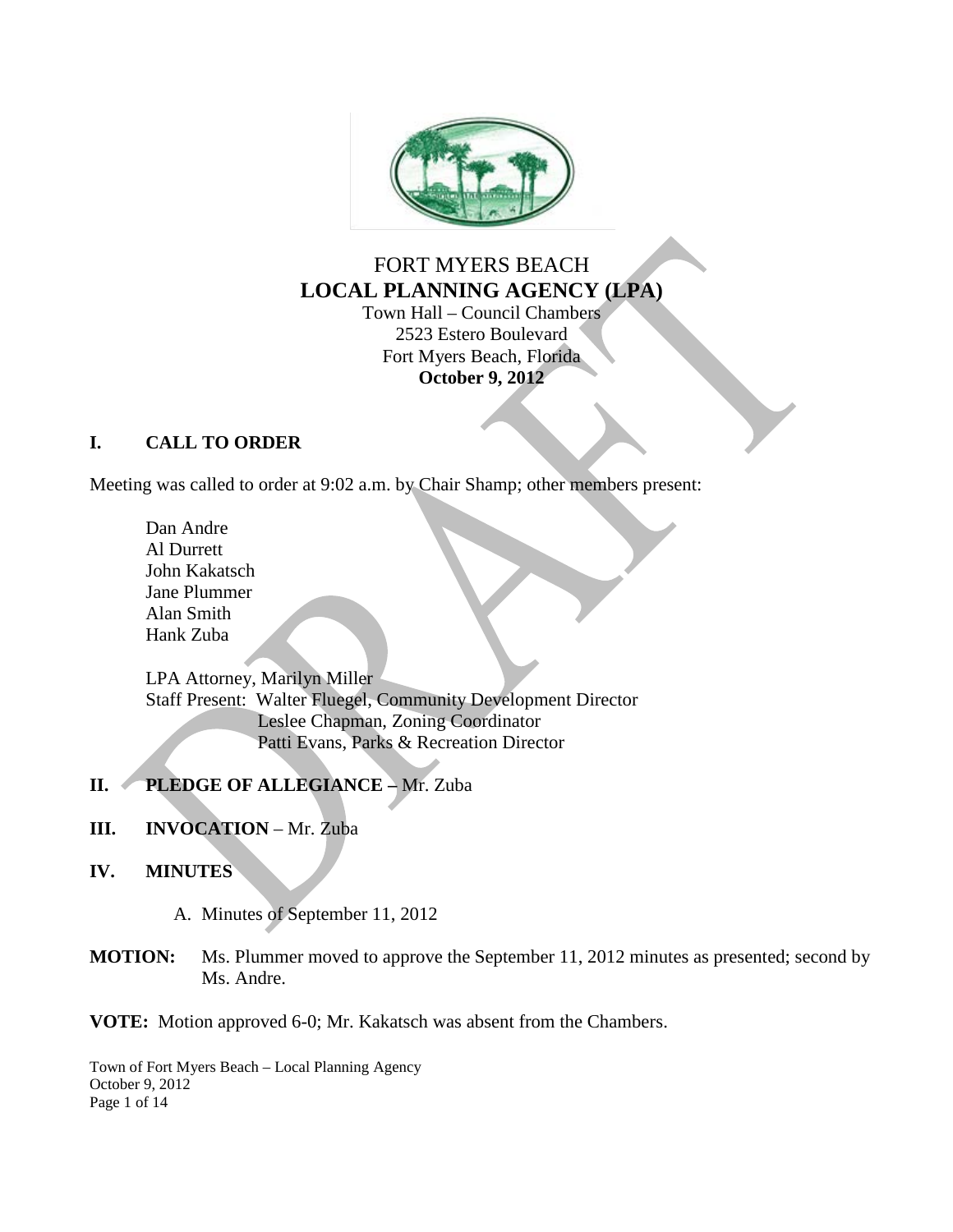Chair Shamp noted that at last month's meeting it was announced that there would be the election for Chair and Vice Chair at today's meeting; however, Town Council deferred appointments to the Boards and Committees to the October 15, 2012 Council meeting; therefore, the LPA would decide on the positions of Chair and Vice Chair at the November 13, 2012 LPA meeting.

**MOTION:** Mr. Smith moved to adjourn the LPA and reconvene as the HPB; second by Mr. Durrett.

**VOTE:** Motion approved**,** 7-0.

### **Adjourn as LPA and Reconvened as Historic Preservation Board 9:07 A.M.**

#### A. Mound House Historic Registration

Parks & Recreation Director Evans reported that last year the Friends of the Mound House began the process of listing the Mount House on the National Register of Historic Places. She announced staff anticipated the home renovation work to be completed by December 31, 2012 and then the remaining exhibits and interior would be completed during 2013. She reviewed the hard work of the many volunteers and supporters during the past ten years on this project and their desire to move the project forward to obtain historic designation. She explained the Town's Code made it the Board's responsibility to review and approve moving forward with the nomination. She described how the National Register of Historic Places was our Nation's official list of cultural resources worthy of preservation, and more than 82,000 properties encompassing 1.4 million individual resources in nearly every county in the nation have been listed in the National Register. She briefly reviewed the qualifying criteria and explained the significance of such a designation. She requested the support of the Historic Preservation Board for the Mound House nomination to the National Register of Historic Places.

Mr. Kakatsch questioned the limited parking at the Mound House facility; and the status of the property owned by the Town on Connecticut Street and the possible use of the Baptist Church property as it related to being used for visitor parking.

Parks & Recreation Director Evans reported there were only nine parking spaces on-site and two were handicapped spaces. She noted that according to the home's square footage that the nine spaces were adequate for the site. She explained the property on Connecticut Street was an unimproved parking area owned by the Town.

Mr. Kakatsch questioned if the Town's unimproved parking area was designated as such by a sign.

Parks & Recreation Director Evans responded in the negative; and added that she would work with the Community Development Director on that matter. She reported that the Town was working with the Church to establish a joint use agreement for parking on church property prior to the start of 'season'. She mentioned that staff was investigating the use of a golf cart that would transport six people by staff and/or volunteers back and forth between the overflow parking and the Mound House.

Town of Fort Myers Beach – Local Planning Agency October 9, 2012 Page 2 of 14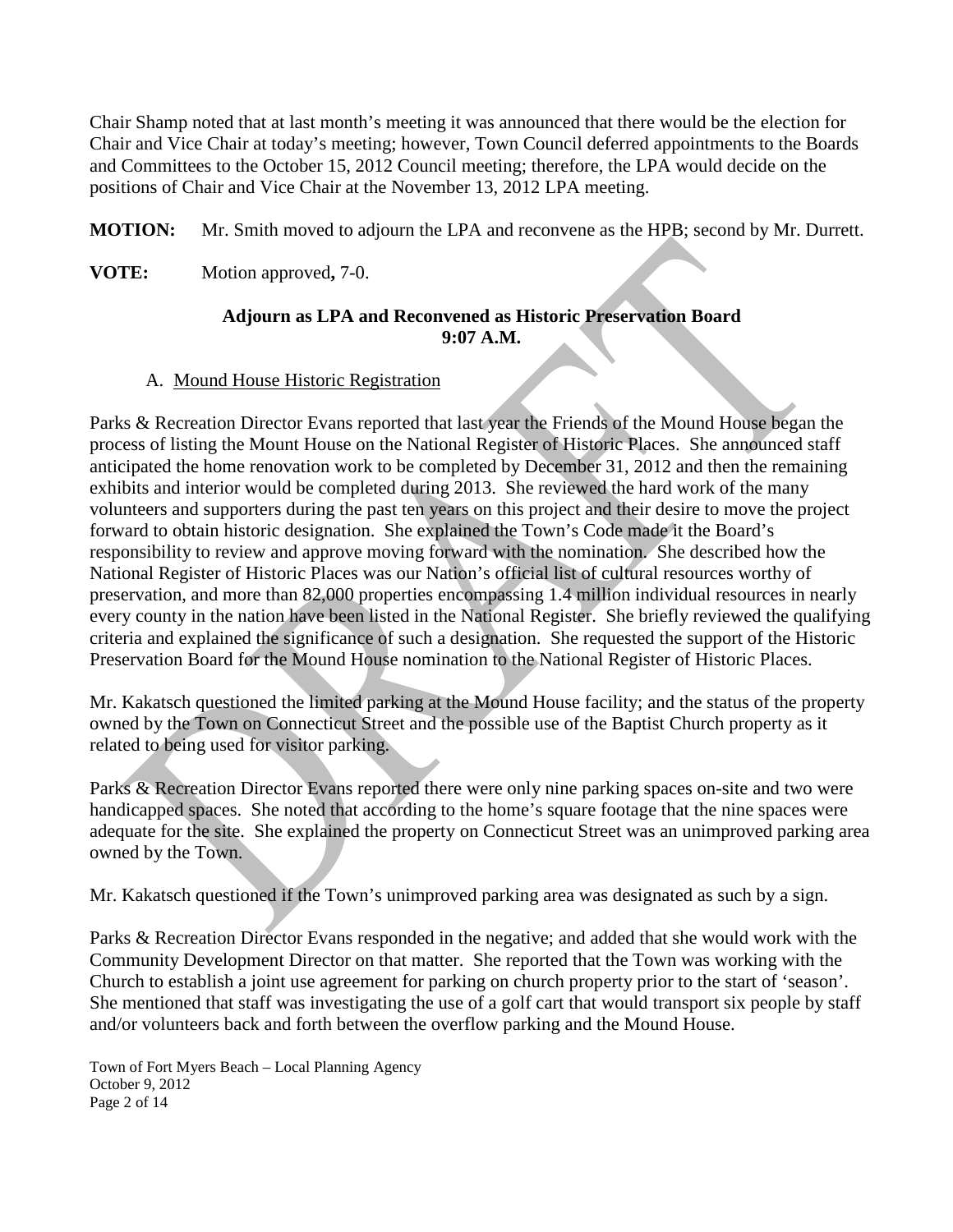Chair Shamp questioned if staff would apply for separate designations for the house and the archeological site or would it be a package designation of the home and the site together.

Parks & Recreation Director Evans stated they were getting ready the home only; and they would need to speak with their State and National contact who would advise if the designation should be separate or together. She reported the request today was only for the home.

Discussion ensued regarding the separate or combined designation recommendation.

Mr. Zuba asked if the historic designation would impact insurance costs and/or fire code issues.

Parks & Recreation Director Evans reported the designation would not impact those areas; and noted that as part of the renovation a fire suppression system was added on the first floor, and she would investigate and report back as to any impact on the insurance.

Discussion ensued regarding the costs associated with the Mound House since the beginning; the cost of the current renovation work; and the grants funding the acquisition and renovation of the subject property.

**MOTION:** Ms. Shamp moved that in accordance with the Town of Fort Myers Beach Land Development Code Section 22-74(5) that the Historic Preservation Board approved entering into the National Register of Historic Places designation process for the structure and site of the Fort Myers Beach Mound House; second by Mr. Zuba.

Ms. Shamp noted the designation was well supported by the Comprehensive Plan and congratulated on their hard work on this matter.

**VOTE:** Motion carried, 7-0.

B. HDD2012-0001 'The Big M' Roof Sign

Leslee Chapman, Zoning Coordinator for the Town of Fort Myers Beach, reported that staff was requesting a continuance of the Big "M" Roof Sign historic designation. She reviewed that at the August 14, 2012 LPA the Applicant was directed to apply for the designation for a Historically Significant Sign per LDC Section 30-57 for the roof sign on one of their storage barns. She noted staff's request for their further review to evaluate the historic merits of the roof sign. She explained that the historic designation request, which was separate from the sign variance application, would come before the HPB and final determination would go before Town Council. She reviewed the complexity of the request should the HPB not recommend the historic values of the roof sign which would alter the application for the sign variance. She reported that the Applicant was in agreement with staff's request for a continuance.

Town of Fort Myers Beach – Local Planning Agency October 9, 2012 Page 3 of 14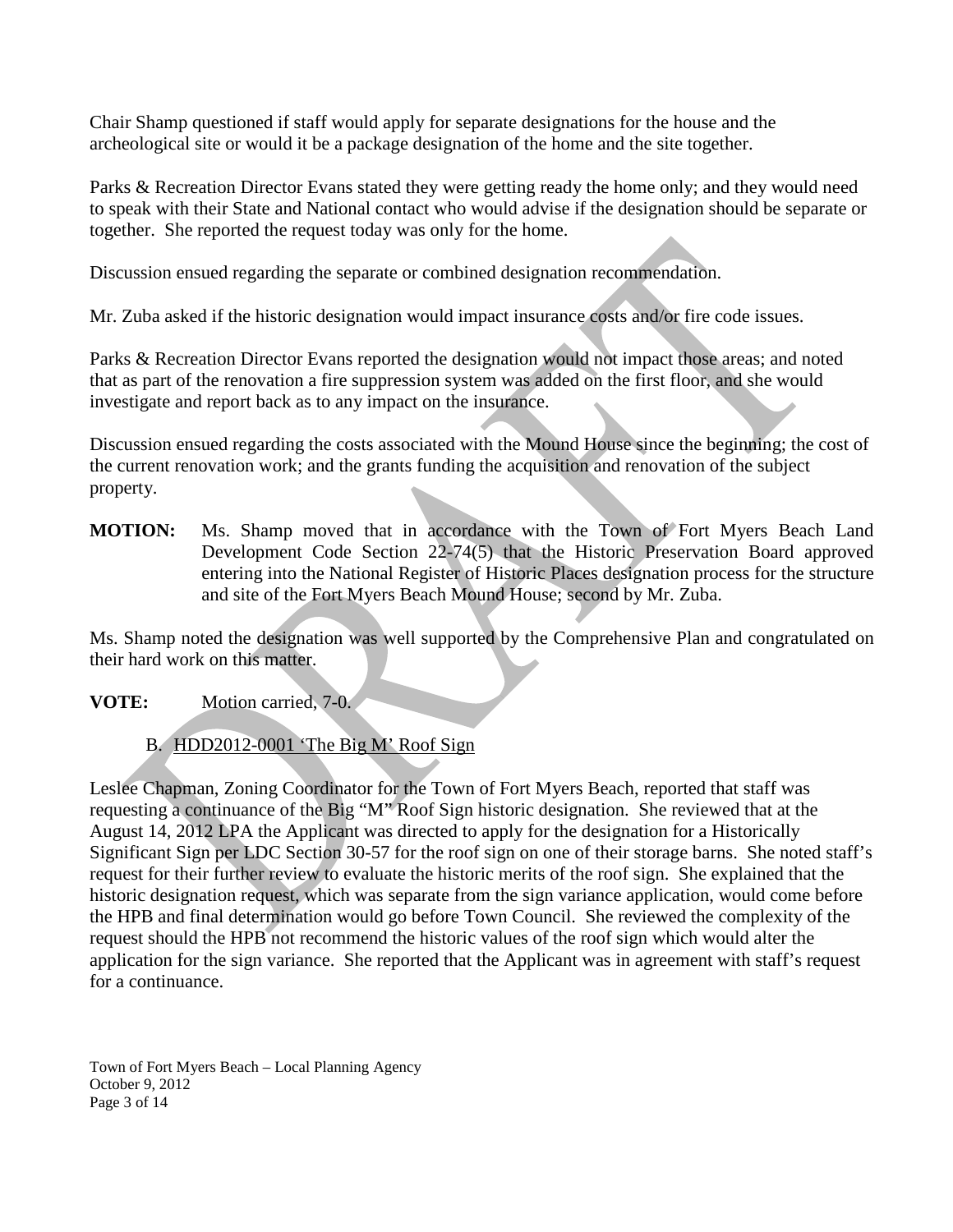- **MOTION:** Ms. Shamp moved to approve staff's recommendation for continuance of HDD2012- 0001, The Big 'M' Roof Sign, to the date certain of the HPB Meeting on December 11, 2012 and materials shall be due to staff by November 13, 2012; second by Mr. Durrett.
- **VOTE:** Motion carried, 7-0.

Chair Plummer announced that the Historical Advisory Committee met on September 25, 2012 at which time the HAC Committee discussed properties for possible historical significance instead of historical designation. She reviewed the criteria determined by the Committee for historical significance (i.e. age, prior residents of the property, the number of 'firsts', architecture/architect, landmarks, etc.). She noted the HPB had \$12,000 in their budget for such designations.

Mr. Kakatsch stated it was his understanding that currently there were designation signs available that could include the wording for the historical significance. He suggested a designation of historical significance at least once a month.

Discussion ensued regarding the differences between the historical designation and significance/recognition signs; the HPB's budget; the Vista Sign Program; the type of material for the signage; and the possibility of using QR Codes and filming people and sites as it pertained to historical significance.

Community Development Director Fluegel suggested the topic may be a topic for a Joint Workshop with Town Council.

Discussion was held concerning the existence of documents to substantiate historical designation/significance; and the potential criteria, basis or support for a historical recognition.

Zoning Coordinator Chapman asked if the HPB had any suggestions for the research historical significance sign application**.**

Chair Plummer responded in the affirmative; and noted a form was being created for such requests.

Ms. Shamp asked if there was a need for the HPB to approve the form being created by the HAC.

Community Development Director Fluegel noted the Land Development Code, Chapter 22, as it pertained to historic designation, and pointed out there was not process for historic recognition. He suggested the collective thoughts of the HAC be given to the HPB and then allow for staff, along with the Town Attorney, to work on the matter.

Discussion ensued regarding the HAC's list of properties for potential historical recognition and the historical properties listed in the Town's Comprehensive Plan.

**MOTION:** Mr. Kakatsch moved to adjourn the HPB and reconvene as the LPA; second by Mr. Zuba.

Town of Fort Myers Beach – Local Planning Agency October 9, 2012 Page 4 of 14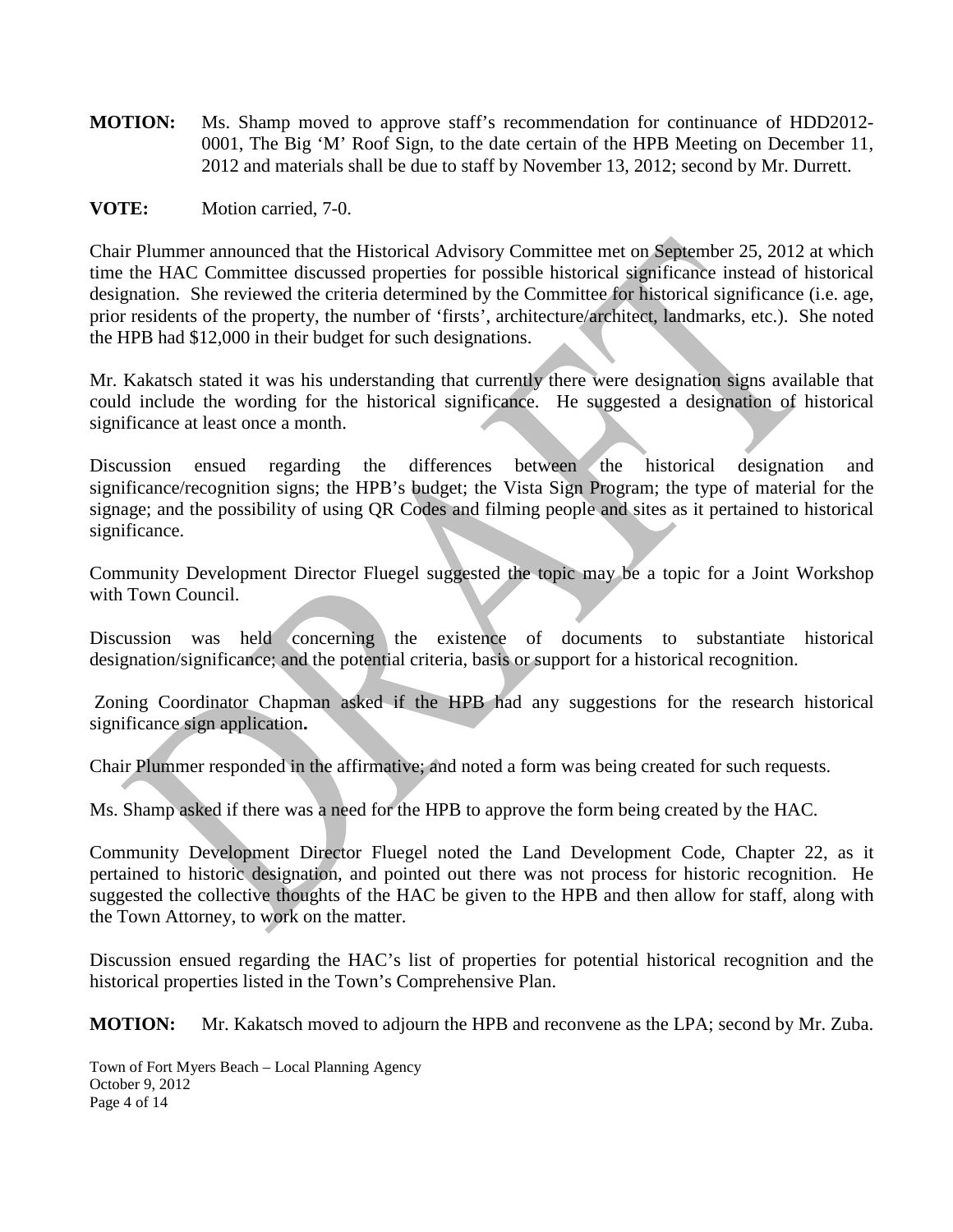**VOTE:** Motion carried, 7-0.

#### **Adjourn as Historic Preservation Board and Reconvene as LPA 9:41 A.M.**

#### **V. PUBLIC HEARING**

#### A. VAR2011-0007 Moss Marine

Chair Shamp opened the hearing at 9:42 a.m.

Zoning Coordinator Chapman presented VAR2011-0007 Moss Marine on behalf of the Town of Fort Myers Beach. She reported that at the August 14, 2012 LPA Meeting the subject application was continued to today. She noted that staff had provided in the agenda packet a memo and information on the progress of the application. She explained that staff had presented two other variances to Town Council which had also been heard at the August LPA Meeting and Council had moved to continue both of those hearings pending additional information from the applicants.

Community Development Director Fluegel offered his interpretation of Council's deliberation on the minimum variance necessary for a sign variance and the legal threshold so as not to compromise the sign code.

Ms. Plummer asked if the signs depicted in the packet exhibit were the signs necessary for insurance purposes.

Zoning Coordinator Chapman responded in the affirmative; noting that some signs were necessary for employees and some were for customers. She reviewed some of the progress staff was making on the variance request and discussed Exhibit H which was provided by the Applicant. She added that the element missing was the Applicant's justification for why they wanted to retain each sign; and explained how staff and the Applicant were working to determine the minimum variance necessary.

Community Development Director Fluegel reported that staff had requested the Applicant to provide a site plan that would index the signage throughout the site.

Chair Shamp reported she visited the subject site and met with Town staff regarding the application and reviewed the requirements for a variance application according to the Town's Land Development Code (Sections 30-54 and 34-87) and requested documentation for any signs necessary due to insurance, their fuel contract, or FWC or DEP requirements. She offered suggestions such as but not limited to the removal of three non-compliant signs and to replace them as window or awning signs. She stated she supported staff's request for a continuance to December  $11<sup>th</sup>$ .

Town of Fort Myers Beach – Local Planning Agency October 9, 2012 Page 5 of 14 Discussion ensued regarding whether or not there was actual progress with the Applicant regarding the sign variance application; how signs classified as 'informational' were not included in the signage square footage calculation; issues related to sign ordinance deal as it pertained to marinas; the sign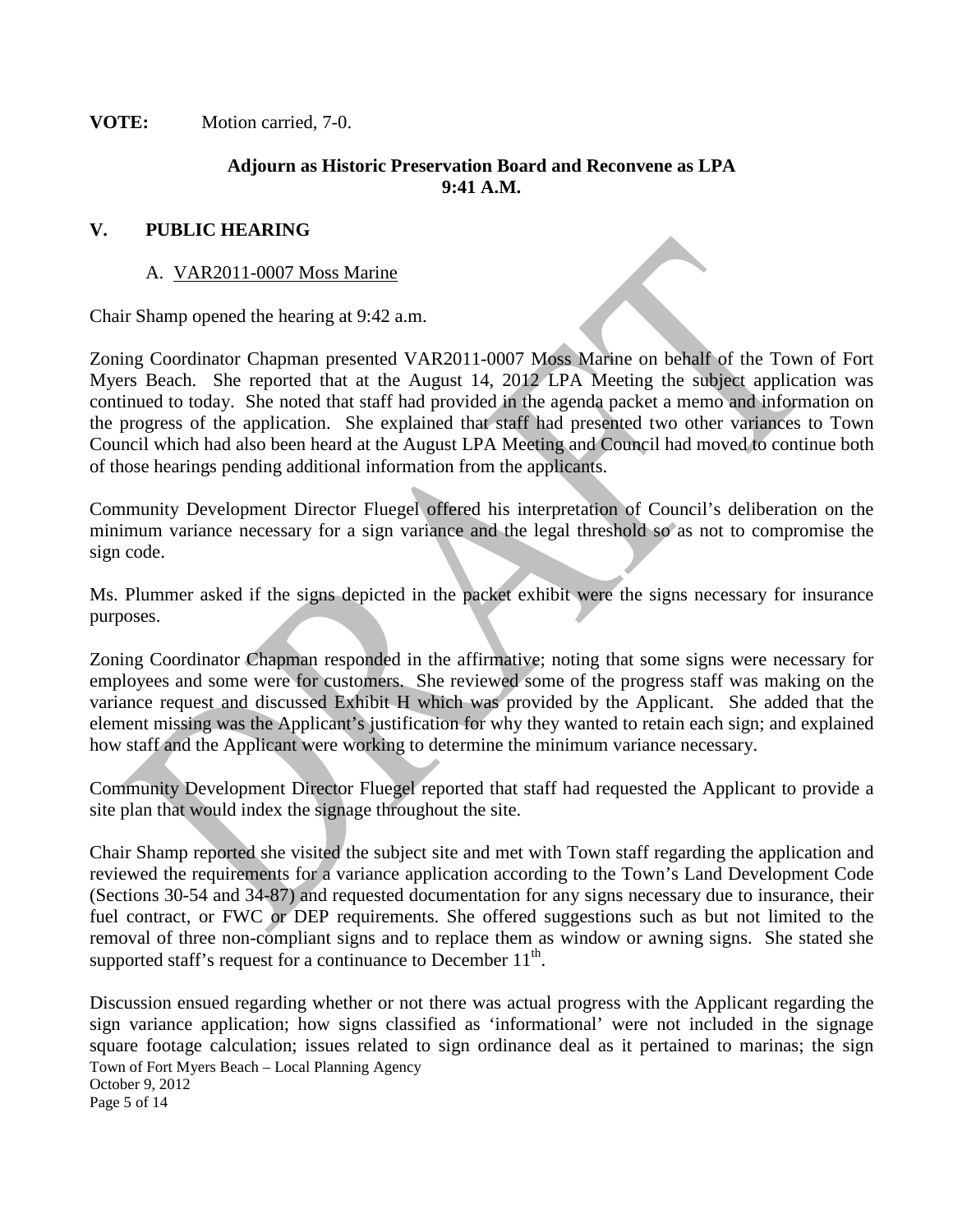ordinance as it related to the right-of-way, the channel, and the Back Bay; whether or not it might be necessary for an amendment to the sign code to address marinas and waterways and the need for direction from Town Council; and if the subject variance should be continued further to the February 2013 meeting.

The Applicant noted from the audience that they were agreeable to continuing the variance request to February 12, 2013.

Mr. Andre noted the upcoming variance application for Matanzas Inn as it pertained to waterfront signage.

Zoning Coordinator Chapman pointed out that application was a CPD; however, the application did not discuss signage and a date had not been set for it to go before Town Council.

**MOTION:** Mr. Durrett moved to continue VAR2011-0007, Moss Marina, to a date certain of February 13, 2013 LPA Meeting; second by Ms. Plummer.

**VOTE:** Motion approved; 7-0.

Chair Shamp closed the hearing at 10:03 a.m.

Recessed at 10:04 a.m. – Reconvened at 10:10 a.m.

B. SEZ2012-0001 Smokin' Oyster Brewery

Chair Shamp opened the hearing at 10:10 a.m.

Chair Shamp asked the LPA Attorney to swear in the witnesses; and LPA Attorney Miller swore in the witnesses.

Zoning Coordinator Chapman entered the Affidavit of Publication into the record.

Chair Shamp asked if any LPA Member had ex-parte communication regarding this item. Mr. Kakatsch – site visit; Mr. Durrett – none; Mr. Zuba – none; Mr. Smith: - site visit and spoke with the owner; Mr. Andre – site visit; Ms. Plummer – site visit and spoke with owner; Chair Shamp – site visit.

Town of Fort Myers Beach – Local Planning Agency October 9, 2012 Page 6 of 14 Zoning Coordinator Chapman presented comments for SEZ2012-0001, Smokin' Oyster Brewery on behalf of the Town of Fort Myers Beach. She displayed an aerial photograph of the subject property and described the location of the site. She reported the request was for a special exception in the Downtown zoning district with a Future Land Use of Pedestrian Commercial to allow the expansion of outdoor seating, with consumption-on-premises, into the Town right-of-way (Old San Carlos Boulevard and Third Street) immediately adjacent to the building located on the subject property. She displayed a proposed site plan and noted the outdoor seating and consumption. She stated that approval of such a request would need to be conditioned with a lease agreement and a liability agreement with the Town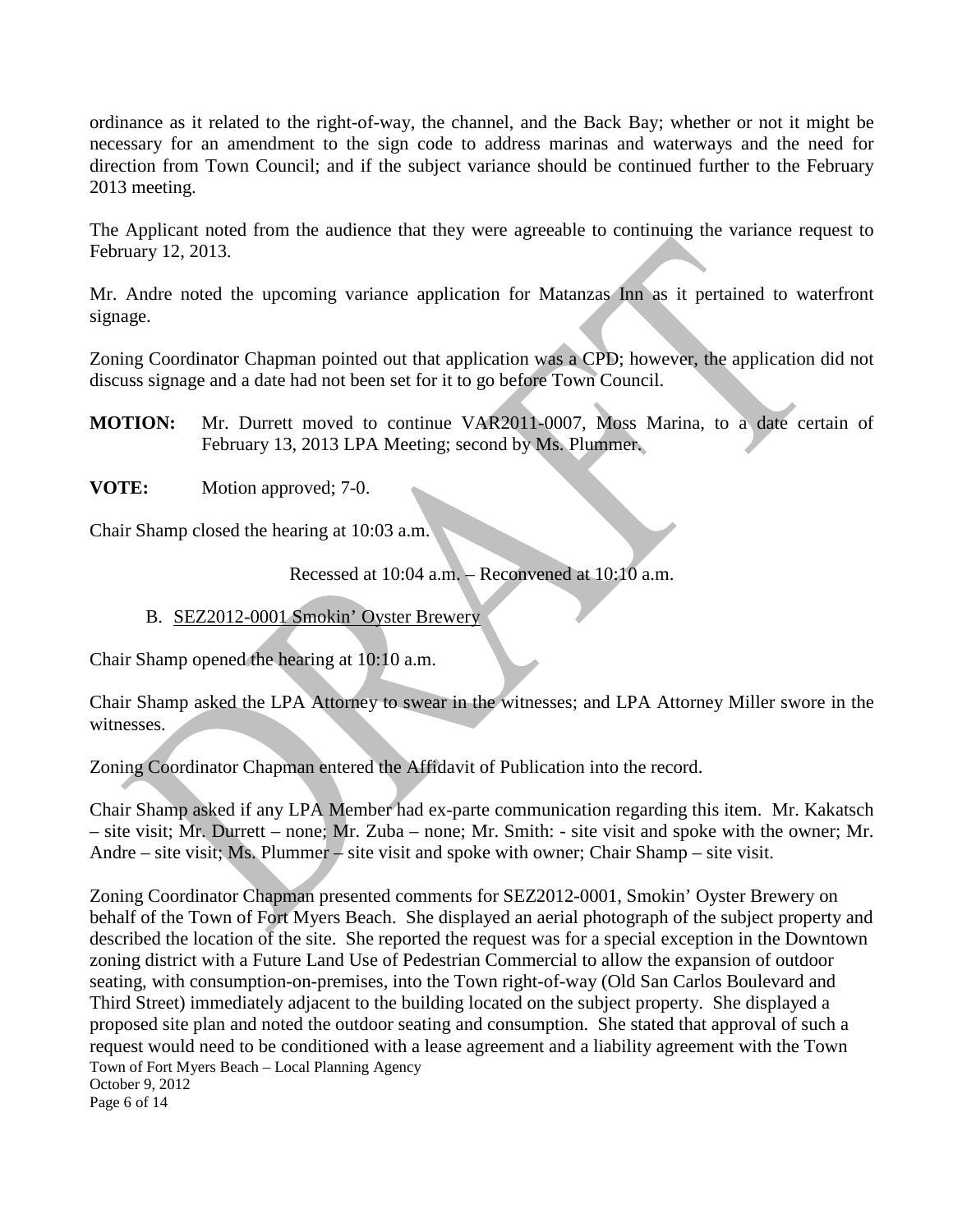which was standard process if any private citizens use the Town's right-of-way for their gain. She discussed the Applicant's request for additional outdoor seating for waiting patrons to enjoy an alcoholic beverage; and requesting a waiver of parking requirements for parking spaces generated by additional outdoor seating (12 required on-site spaces). She reviewed the supporting regulations:

- **Section 34-88: Function** Town Council shall hear and decide all applications for special exceptions permitted by the district use regulations. **Considerations** – in reaching its decision, the Town Council shall consider the following when applicable.
- **Section 34-88(2)(a)** whether there exist changed or changing conditions [that] make approval of the request appropriate. Staff in agreement.
- **Section 34-88(2)(e)** whether the request is consistent with the goals, objectives, policies, and intent of the Fort Myers Beach Comprehensive Plan. Staff in agreement.
- **Section 34-88(2)(f)** whether the request meets or exceeds all performance and locational standards set forth for the proposed use. Staff in agreement request is appropriate due the location; applicant to meet all building code standards.
- **Section 34-88(2)(g)** whether he request will protect, conserve, or preserve environmentally critical areas and natural resources. Staff reported the request would have no negative effects on the environmentally critical areas and natural resources.
- **Section 34-88(2)(h)** whether the request will be compatible with existing or planned uses and not cause damage, hazard, nuisance, or other detriment to persons or property. Staff reported the request was compatible and appropriate within its neighborhood; and noted the sidewalk would have a clearance of 7.5 feet for patrons and the entire sidewalk would not be blocked.
- **Section 34-88(2)(i)** whether the requested use will be in compliance with applicable general zoning provisions and supplemental regulations pertaining to the use set forth in LDC Chapter 34. Staff noted any use of alcohol on the subject property would be subject to Section 34-671 and 34-1264 and the existing business approvals on the subject property.

She stated that staff recommended approval with conditions of the requested special exception to expand outdoor seating with consumption-on-premises into the Town right-of-way as follows:

- 1. Consumption on premises is limited to the building located on the subject property at 340 Old San Carlos Boulevard and the additional areas as depicted on the attached Exhibit B.
- 2. All conditions of approval from Resolution 05-06 remain in force with the exception of Condition #4.
- 3. Hours of operation for consumption-on-premises shall be limited to the hours of 7:00 a.m. to 2:00 a.m., daily for inside the building and the additional deck area. Hours of operation for consumption-on-premises for Old San Carlos Boulevard sidewalk are and shall be limited to 10:00 a.m. to 12:00 midnight, daily.
- 4. Upon approval of the special exception, the applicant must enter into a lease agreement with the Town, to be renewed annually, with rates as set forth by Town Council, for the use of the Town right-of-way on both Old San Carlos Boulevard and Third Street. Additionally, the applicant will execute a hold harmless agreement with the Town for the use of such right-of-way. If the applicant fails to renew the annual lease, this special exception shall be rendered null and void.
- 5. All uses of Town property are subject to the conditions established in LDC Section 34-678(f).
- 6. All work proposed to be done will require Limited Review Development Order and any other permits determined to be necessary at the time of permitting.

Town of Fort Myers Beach – Local Planning Agency October 9, 2012 Page 7 of 14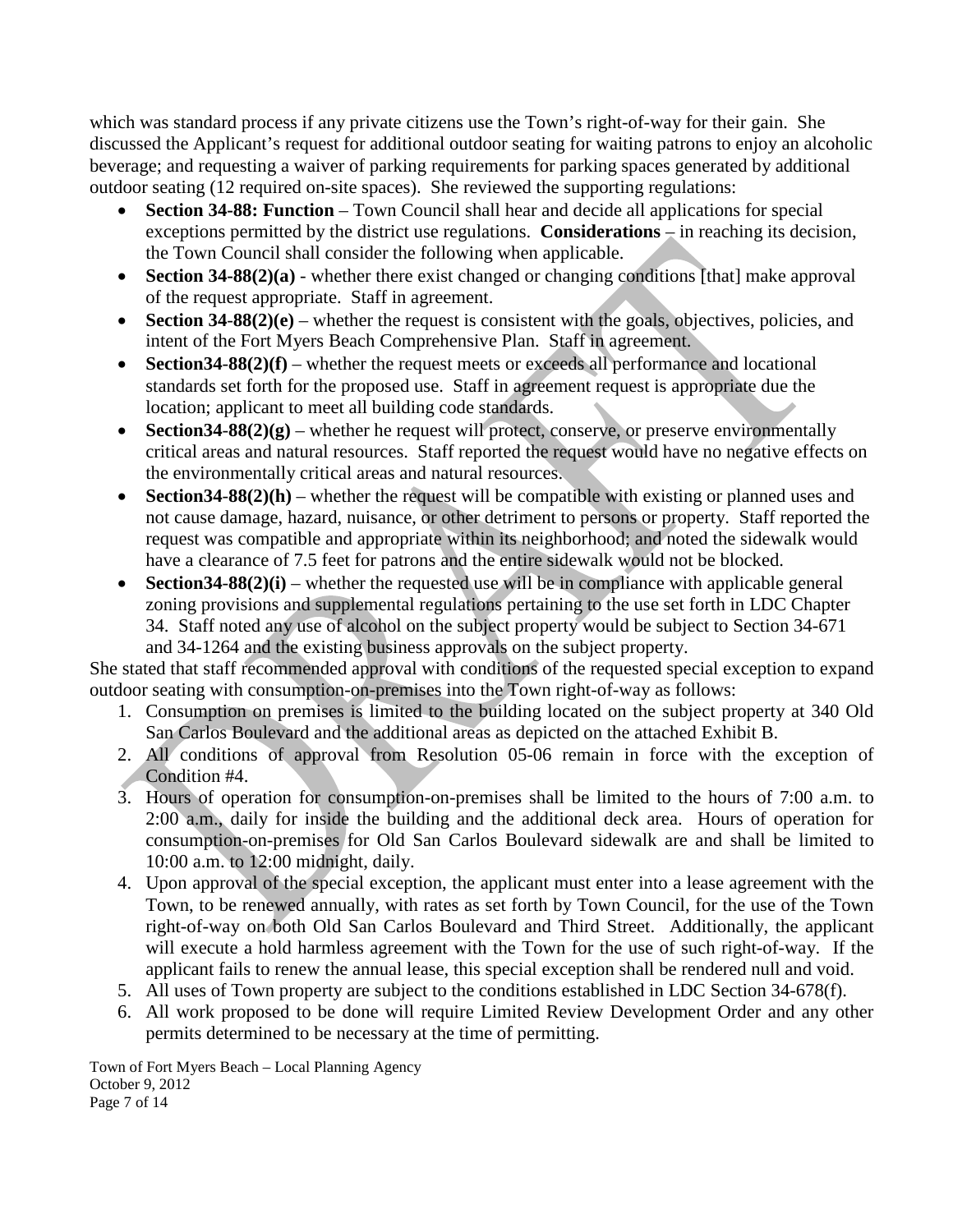Discussion was held concerning the existing bicycle rack and relocating it to a more suitable area; and ADA requirements as it pertained to the layout and the outdoor furniture.

David Easterbrook, Easterbrook Consulting, described the proposed changes to the outdoor area layout and furniture; and an outdoor bench to alleviate patron congestion.

Discussion continued regarding the location of the trash bin and the bench; the LPA's ability to add conditions to approval as they see fit; the location of the outdoor tables; and softening the site with landscaping, the shrubbery buffer along the ADA ramp, the use of potted plants.

Ms. Plummer asked if the total number of seats would be 113.

Mr. Easterbrook responded in the affirmative and stated that the Smokin' Oyster House had 87 seats and were requesting the additional seating on the outside.

Ms. Plummer suggested outdoor pavers designating where the outside seating area would be located; and would prefer not to see a fence; and that the tables on the San Carlos Boulevard side be limited to a maximum of three in order to keep the space open.

Discussion was held regarding if there were any plans for a sidewalk on Third Street; hours of operation; parking spaces; the public walkway, edge of payment, and setback as it related to the subject building; and the precedent set by Zushi Zushi as it pertained to the Smokin' Oyster Brewery.

Chair Shamp discussed her belief that the Comp Plan supported the pedestrian-oriented outdoor dining request; however, she noted there were parts of the request that concerned her because it appeared to be a precedent. She distributed copies of her concepts and discussed the following:

- 1. The request for lease of public right-of-way for the sale and consumption of alcohol outside Times Square was not currently permitted and would be a precedent. It would signal a change in policy and she explained why she felt would be appropriate for Town Council to determine the change.
- 2. The open container law as it pertained to the application; public safety issues as it related to design concepts to the following: a) the need for a sidewalk for people to walk, b) the location of back-out parking spaces on Third Street, c) congestion associated with 4-seater tables, d) the new location for the trash receptacle and bench and the function of a bump-out in the street design at the subject location, e) the need for protection of patrons sitting at the outdoor tables, and f) types of outdoor tables and the use of umbrellas and potential locations on the subject site.

Zoning Coordinator Chapman noted that the survey included in the agenda packet was from when the Town redeveloped Old San Carlos Boulevard and did appear to indicate a sidewalk on the other side of Third Street from the subject property; however, it may be covered by sand or something else at the present time.

Town of Fort Myers Beach – Local Planning Agency October 9, 2012 Page 8 of 14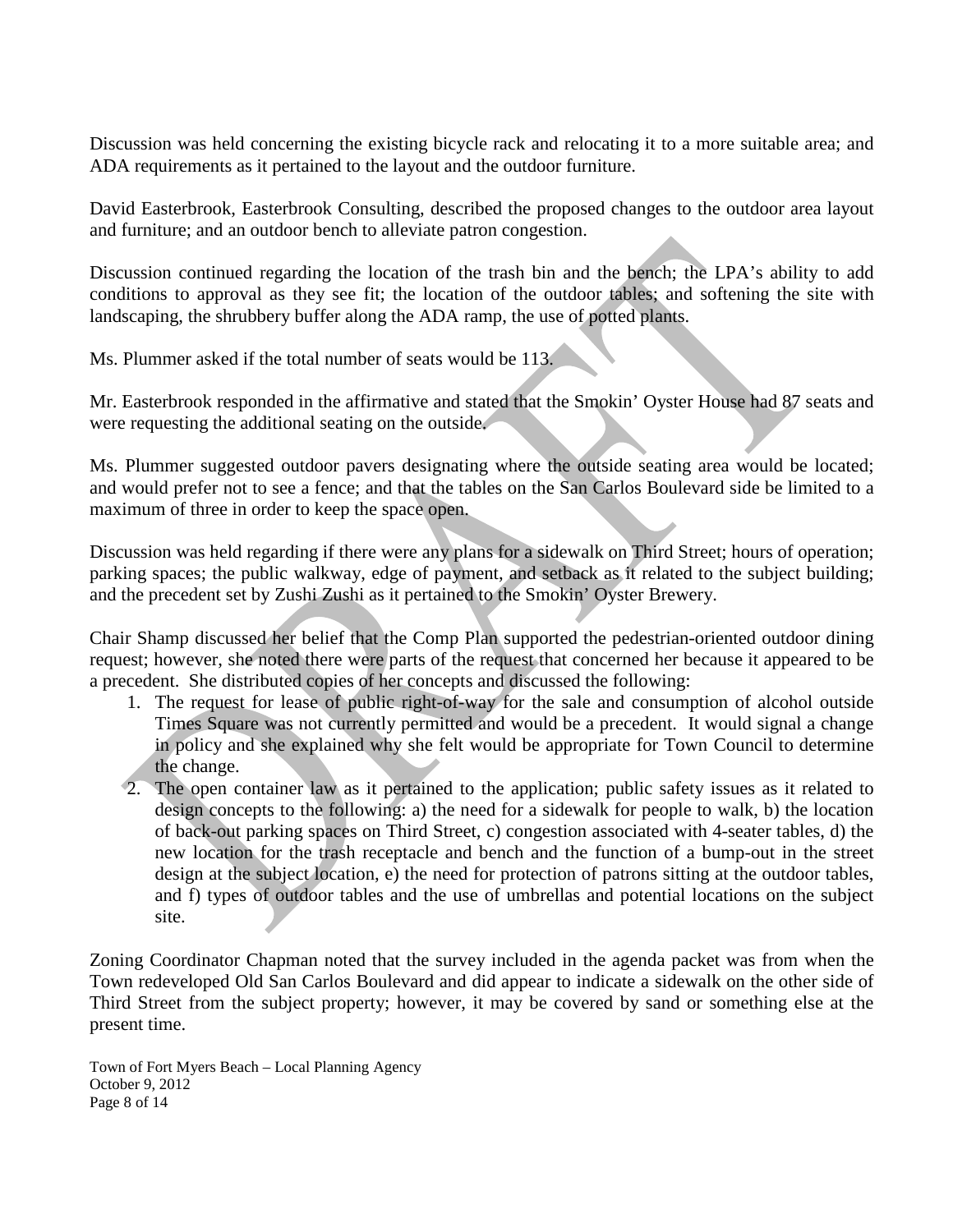Discussion ensued regarding the concrete sidewalk noted on the survey; the proposed extension of the deck; the open container law in Times Square and the subject sidewalk being consumption-on-premise; safety concerns regarding the proposed location of the bench; and pavers to delineate the tabletop area.

Mr. Easterbrook reported there was a new survey that was just completed on the subject property which he believed would clear up some of the concerns discussed (i.e. concrete curbs, paver walks, tables on pavers).

Discussion ensued regarding outdoor dining with or without alcohol and the vision of the Comp Plan as it pertained to walkability.

Zoning Coordinator Chapman distributed copies of the new survey of the subject property.

Discussion was held concerning whether to separate leasing the public right-of-way for expanding the COP in a motion.

LPA Attorney Miller pointed out that the LPA did not have the final authority and that both streets (Old San Carlos Boulevard and Third Street) were in the public right-of-way.

Zoning Coordinator Chapman explained that if COP were not involved there would be no need for a special exception and the request could have been handled administratively.

Public Comment opened.

No speakers.

Public Comment closed.

**MOTION:** Mr. Andre moved on FMBSEZ2012-0001 to recommend approval with staff's recommendations as they set forth; second by Ms. Plummer.

Ms. Plummer requested the Motion Maker to consider the following additional conditions: 7) two 2 seater tables along San Carlos Boulevard as maximum; 8) pavers that would delineate the line of seating for the tables; and 9) a total of 123 seats being inside/outside.

Chair Shamp noted there were bricks along one section and requested clarification.

Ms. Plummer explained she wanted to seek pavers at any place there would be tables to define the area.

Zoning Coordinator Chapman pointed out the areas suggested for pavers was within the domain of Public Works and might cause a problem.

Ms. Plummer stated that indicating the area by using paint would be sufficient.

Town of Fort Myers Beach – Local Planning Agency October 9, 2012 Page 9 of 14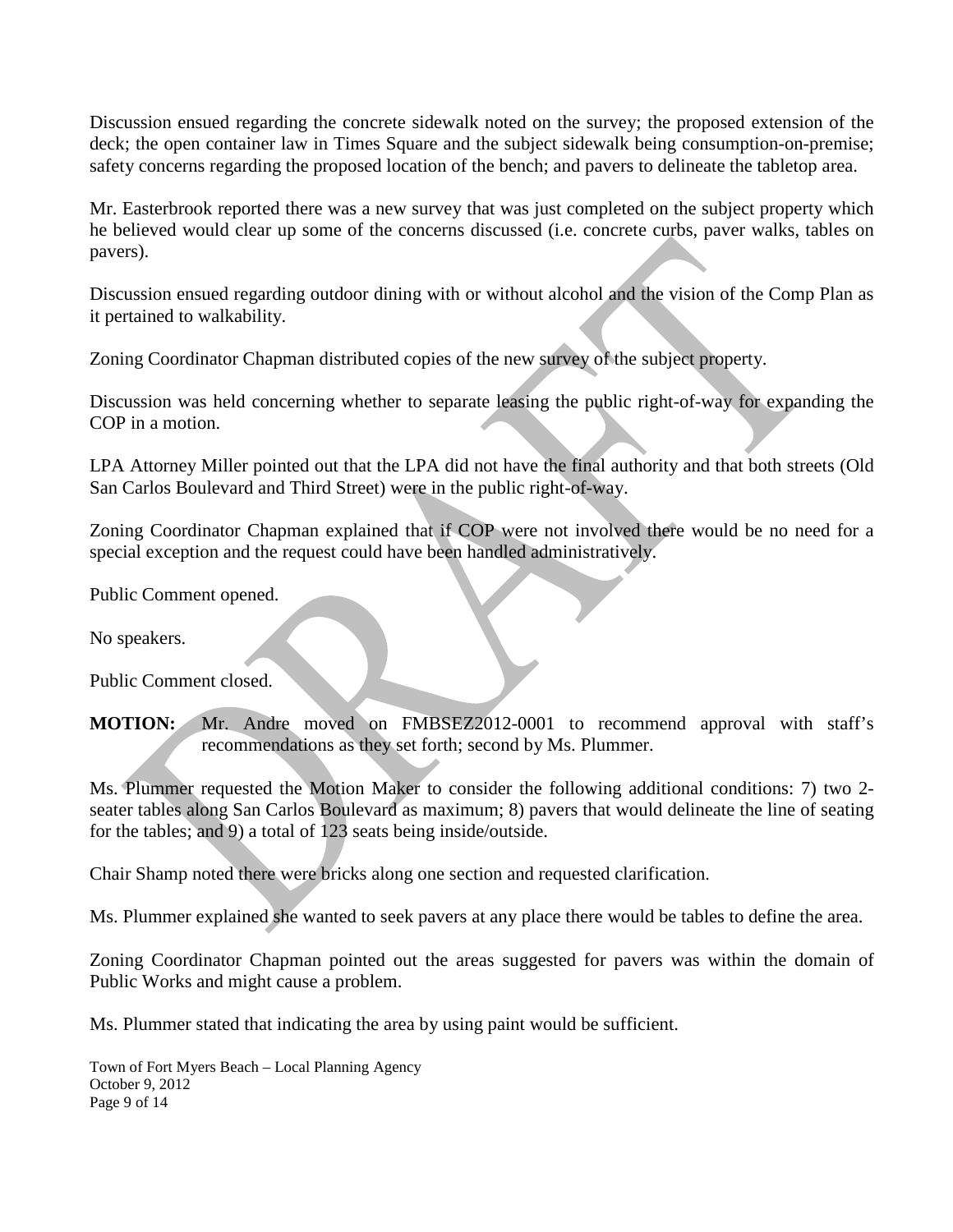Motion maker stated he would agree to the amendment to say "pavers and/or paint".

Discussion was held concerning the proposed condition #7.

Motion maker stated he would not agree with proposed condition #7 and that four was sufficient.

Discussion was held regarding the condition #7 and Ms. Plummer removed the condition from her requested amendment and clarified that condition #8 would be "pavers and/or paint" and she also removed condition #9.

Motion maker agreed to include "pavers and/or paint that would delineate the line of seating for the tables" as condition #7.

LPA Attorney Miller suggested consideration for language regarding 'a clear pathway' for the public (i.e. a minimum width of five feet).

Motion maker agreed to include "a minimum clear pathway of five feet in width to be kept clear at all times for pedestrians".

Discussion was held concerning the motion.

Motion maker withdrew the motion; second agreed.

- **MOTION:** Mr. Andre recommends that he Town Council approve the applicant's request for a special exception in the Downtown zoning district to allow the expansion of outdoor seating, with consumption-on-premises, into the Town right-of-way (Old San Carlos Boulevard and Third Street) immediately adjacent to the restaurant located on the applicant's property, with any approval subject to stated conditions #1-6 and the added conditions #7-8 [A minimum clear pathway of five feet in width to be kept clear at all times for pedestrians; and Pavers and/or paint to delineate where tables are to be located along Old San Carlos Boulevard] and the Recommended Findings and Conclusions:
	- 1. Changed or changing conditions do exist that make the requested approval, as conditioned, appropriate.
	- 2. The requested special exception, as conditioned, is consistent with the goals, objectives, policies, and intent of the Fort Myers Beach Comprehensive Plan.
	- 3. The requested special exception, as conditioned, meets or exceeds all performance and locational standards set forth for the proposed use.
	- 4. The requested special exception, as conditioned, will protect, conserve, or preserve environmentally critical areas and natural resources.
	- 5. The requested special exception, as conditioned, will be compatible with existing or planned uses and will not cause damage, hazard, nuisance or other detriment to persons or property.

Town of Fort Myers Beach – Local Planning Agency October 9, 2012 Page 10 of 14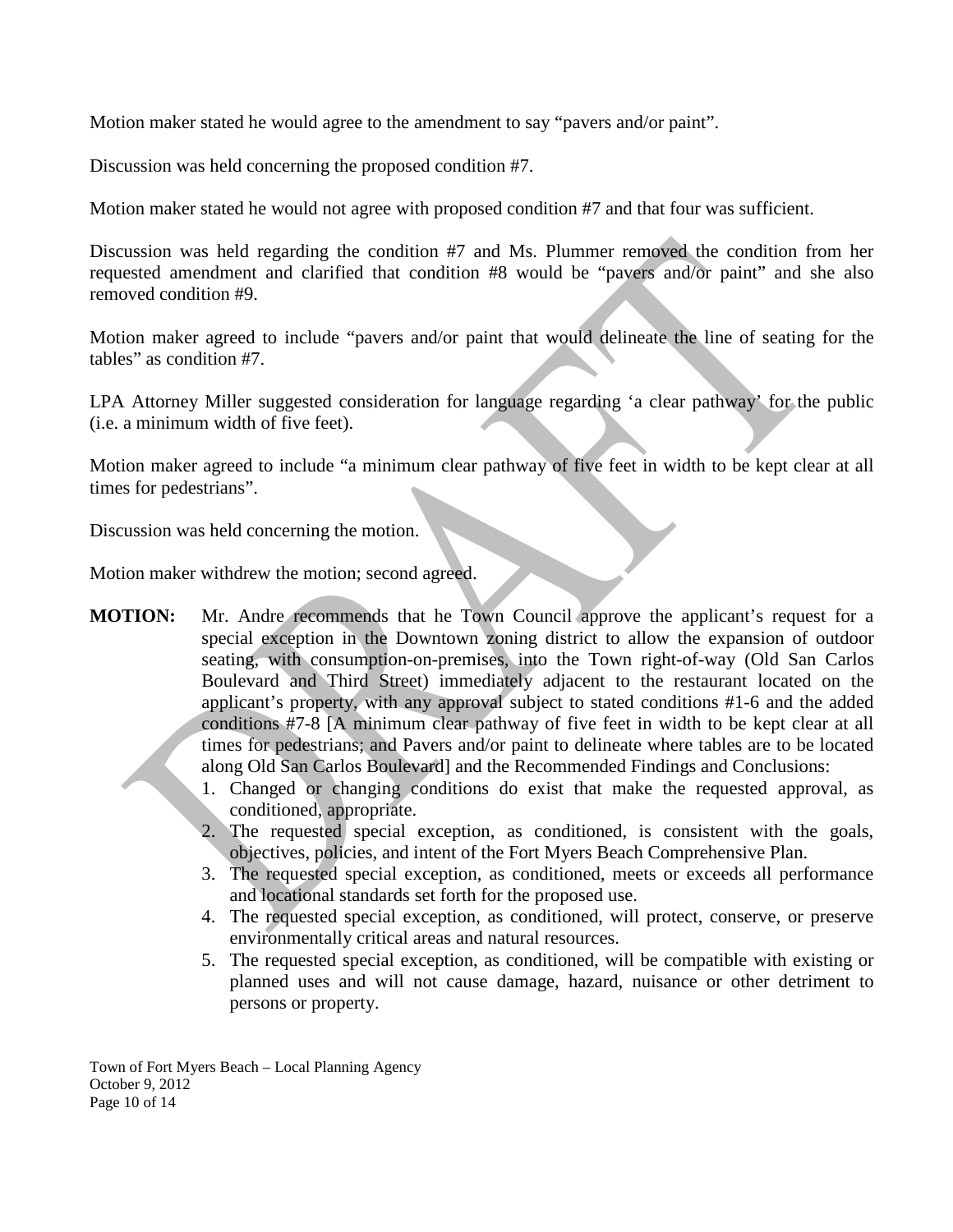6. The requested special exception, as conditioned, will be in compliance with the applicable general zoning provisions and supplemental regulations pertaining to the use set forth in LDC Chapter 34. Second by Ms. Plummer.

Chair Shamp discussed her views on the proposed motion and that the LPA thoroughly reviewed the issue at hand.

**VOTE:** Motion approved; 7-0.

Chair Shamp closed the Public Hearing at 11:31 a.m.

LPA Attorney Miller advised that the LPA adjourn and convene as the HPB to reconsider the motion to continue HDD2012-0001.

- **MOTION:** Mr. Kakatsch moved to adjourn the LPA and reconvene as the HPB; second by Mr. Andre.
- **VOTE:** Motion carried, 7-0.

### **Adjourn as LPA and Reconvened as Historic Preservation Board 11:32 A.M.**

- A. HDD2012-0001 'The Big M' Roof Sign
- **MOTION:** Ms. Shamp moved to reconsider the motion of our action for the continuance of HDD2012-0001; second by Mr. Zuba.
- **VOTE:** Motion carried, 7-0.
- **MOTION:** Ms. Shamp moved to approve staff's recommendation for continuance of HDD2012- 0001, The Big 'M' Roof Sign, to the date certain of the HPB Meeting on February 12, 2013; second by Mr. Zuba.
- **VOTE:** Motion carried, 7-0.
- **MOTION:** Mr. Kakatsch moved to adjourn the HPB and reconvene as the LPA; second by Mr. Smith.
- **VOTE:** Motion carried, 7-0.

#### **Adjourn as Historic Preservation Board and Reconvene as LPA 11:35 A.M.**

Town of Fort Myers Beach – Local Planning Agency October 9, 2012 Page 11 of 14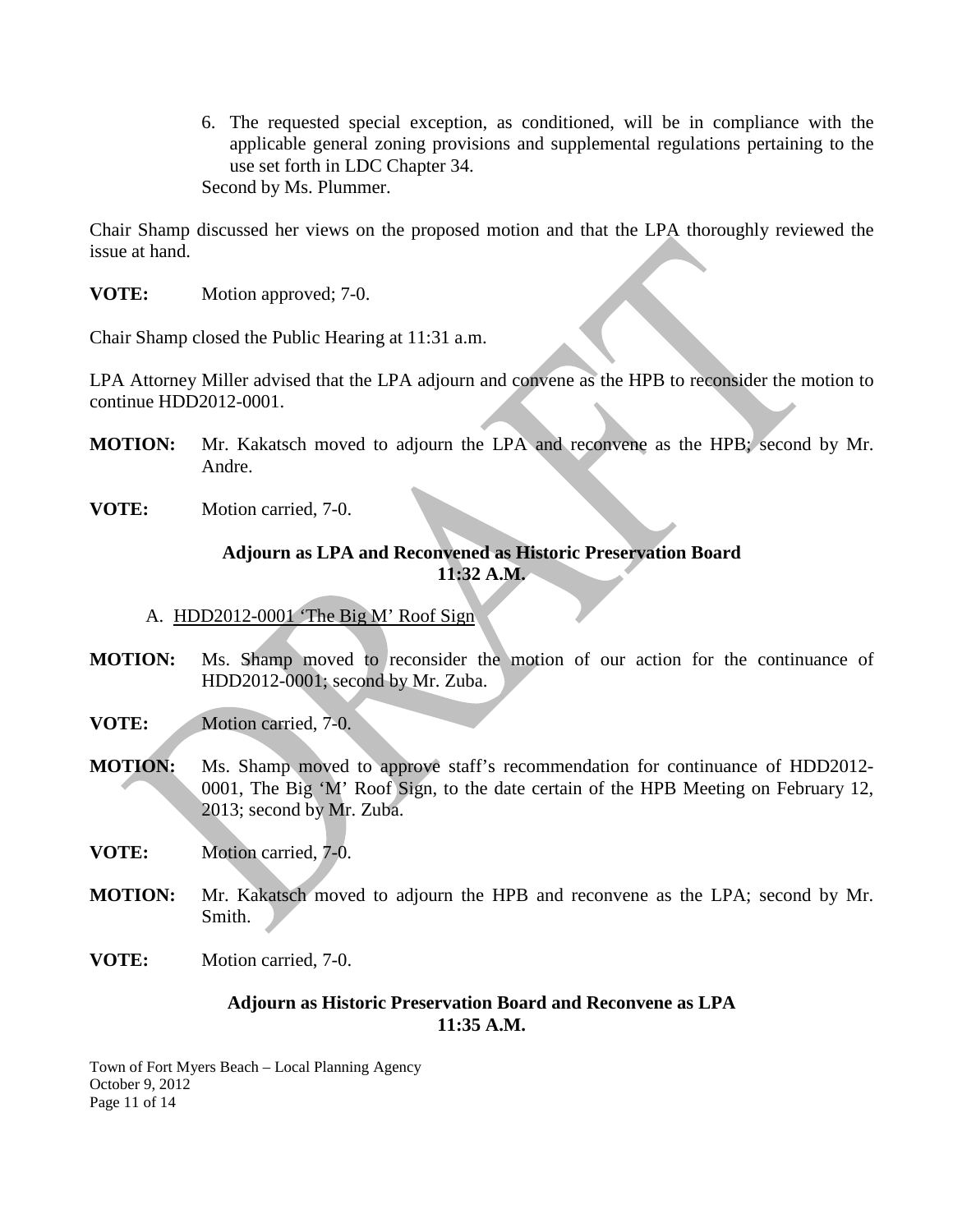Discussion was held concerning a Joint Workshop with Town Council; and consensus was to attempt to reschedule the Joint Workshop after the LPA's next regular meeting and to place on the agenda: 1) HPB, plaques and budget; 2) LPA post-disaster recovery ordinance; and 3) signage along the waterway for restaurants and marinas.

Mr. Kakatsch recommended that Chuck's Last Stop receive some type of recognition for the outstanding improvements completed on the property.

Discussion was held concerning a 'beautification award' and Zoning Coordinator Chapman stated she would investigate the award and report back to the LPA at their November meeting; and Chair Shamp offered to contact Mr. Van Duzer for information on the award.

# **VI. LPA MEMBER ITEMS AND REPORTS**

Mr. Durrett – no items or report.

Mr. Zuba – questioned the status of the RFQ.

Community Development Director Fluegel reported there was a meeting with the Selection Advisory Committee and it was reported the Town received seven proposals from land use consultant firms; and would be shortlisted to five firms who will be interviewed and ranked for presentation to Town Council. He outlined staff's intention as to what would happen once a firm was selected which would include but not be limited to the Seafarer's property and the CRA.

Ms. Plummer – requested to add to the topic of playground equipment at Lynn Hall Park for the Joint Workshop with Town Council.

Mr. Kakatsch – requested an updated on the three grey buildings on Estero Boulevard.

Community Development Director Fluegel reported the lien mitigation request would go before Town Council next Monday; and that a prospective purchaser had entered into a contract with a bank. He discussed the lien reduction request, staff's recommendation for a reduction in connection with other property issues such as but not limited to demolition.

Mr. Smith – no items or report.

Mr. Andre – questioned the cost to lease Town rights-of-ways.

Zoning Coordinator Chapman stated her belief that cost to lease the Town rights-of-way was part of budget discussions and fee schedules every year.

Ms. Shamp – questioned the magistrate hearing on the turtle issue.

Town of Fort Myers Beach – Local Planning Agency October 9, 2012 Page 12 of 14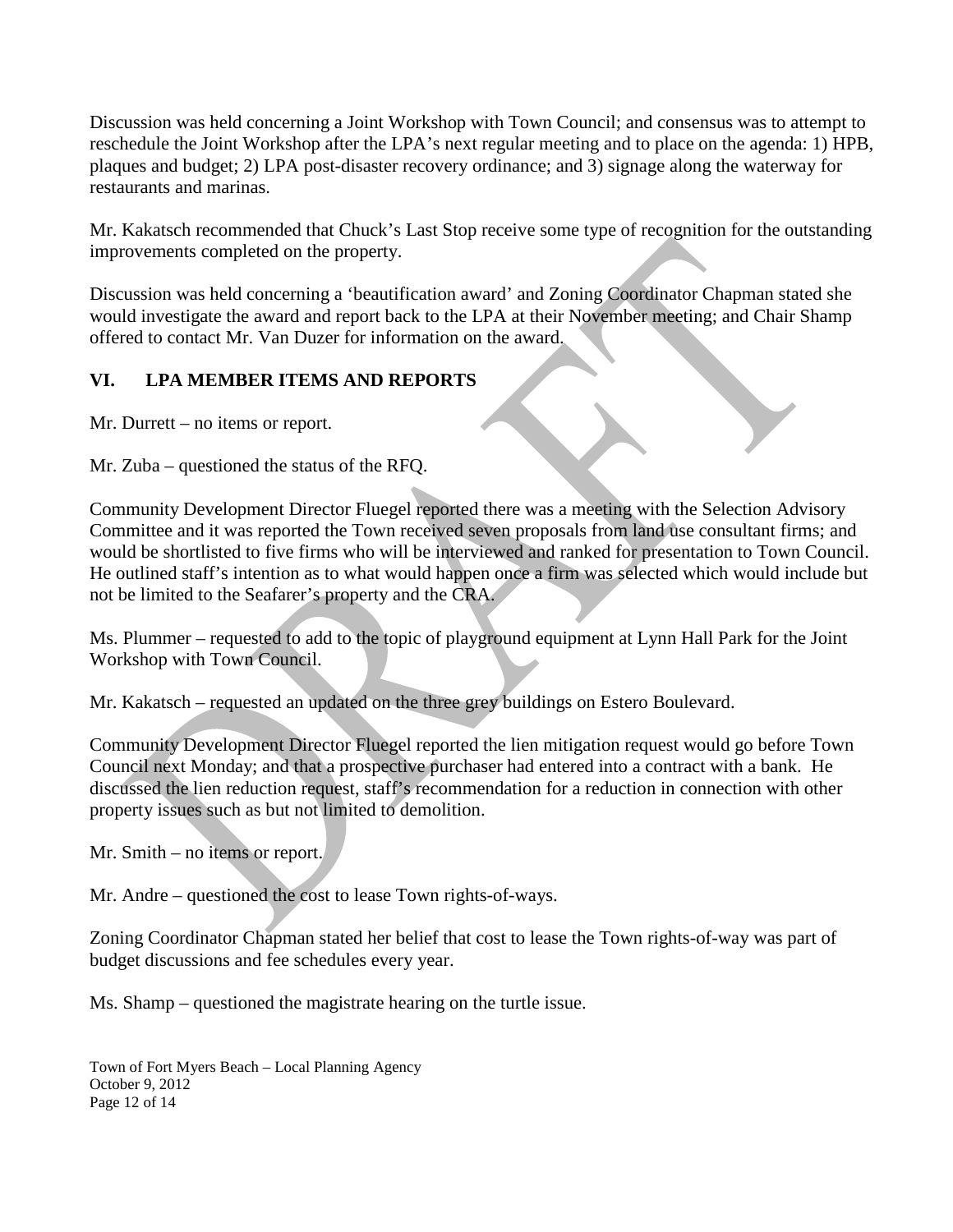LPA Attorney Miller reported the Magistrate had the parties work out that Town staff and the rental agent would put together an educational program for realtors on turtle lighting. Also, the rental agent and the property owner are making a joint donation to Turtle Time of \$500; the Magistrate did make a finding of a violation for the subject property; and they would pay prosecutorial costs.

# **VII. LPA ATTORNEY ITEMS**

LPA Attorney Miller – no items or report.

# **VIII. COMMUNITY DEVELOPMENT DIRECTOR ITEMS**

Community Development Director Fluegel – offered an update on the Action Item List:

- Pink Shell Beach Inn sign variance to Council on October  $15<sup>th</sup>$
- Matanzas Inn on hold as staff works with the Applicant
- Minimum Use Determination for Seagrape was put on hold at the request of the Applicant, and staff was working with the Applicant on the issues. Discussion was held concerning a potential text amendment, the planned development rezoning process, and density as it pertained to the subject MUD.
- International Property Maintenance Code shall come back before the LPA next month
- Street performers ordinance next month
- Noise ordinance/entertainment ordinance; staff has begun work on a comprehensive assessment of what existed and legal interpretations
- FEMA Community Rating System review was submitted earlier this month
- Evaluation and Appraisal Report (EAR); staff would utilize the land use consultant once selected on this matter which had a due date of April 2016
- Post-disaster reconstruction and recovery
- Ebb Tide Rezoning Lee County had found the application sufficient and it was moving forward to a Hearing Examiner on November 14, 2012; the Town utilized a traffic consultant who found concern with the project; staff was taking this to Council for direction next week; staff would recommend that the project require a Traffic Impact Study and Traffic Mitigation Plan. Discussion was held concerning features of the Ebb Tide Project.

# **IX. LPA ACTION ITEM LIST REVIEW**

Zoning Coordinator Chapman reported the Smokin' Oyster Brewery Special Exception was to be determined.

Mr. Andre stated he would represent the LPA at the Council Meeting when the special exception was scheduled as long as it was an evening meeting.

Mr. Smith confirmed he would represent the LPA at the October  $15<sup>th</sup>$  Council Meeting as it related to the Beach Shell Inn.

Town of Fort Myers Beach – Local Planning Agency October 9, 2012 Page 13 of 14